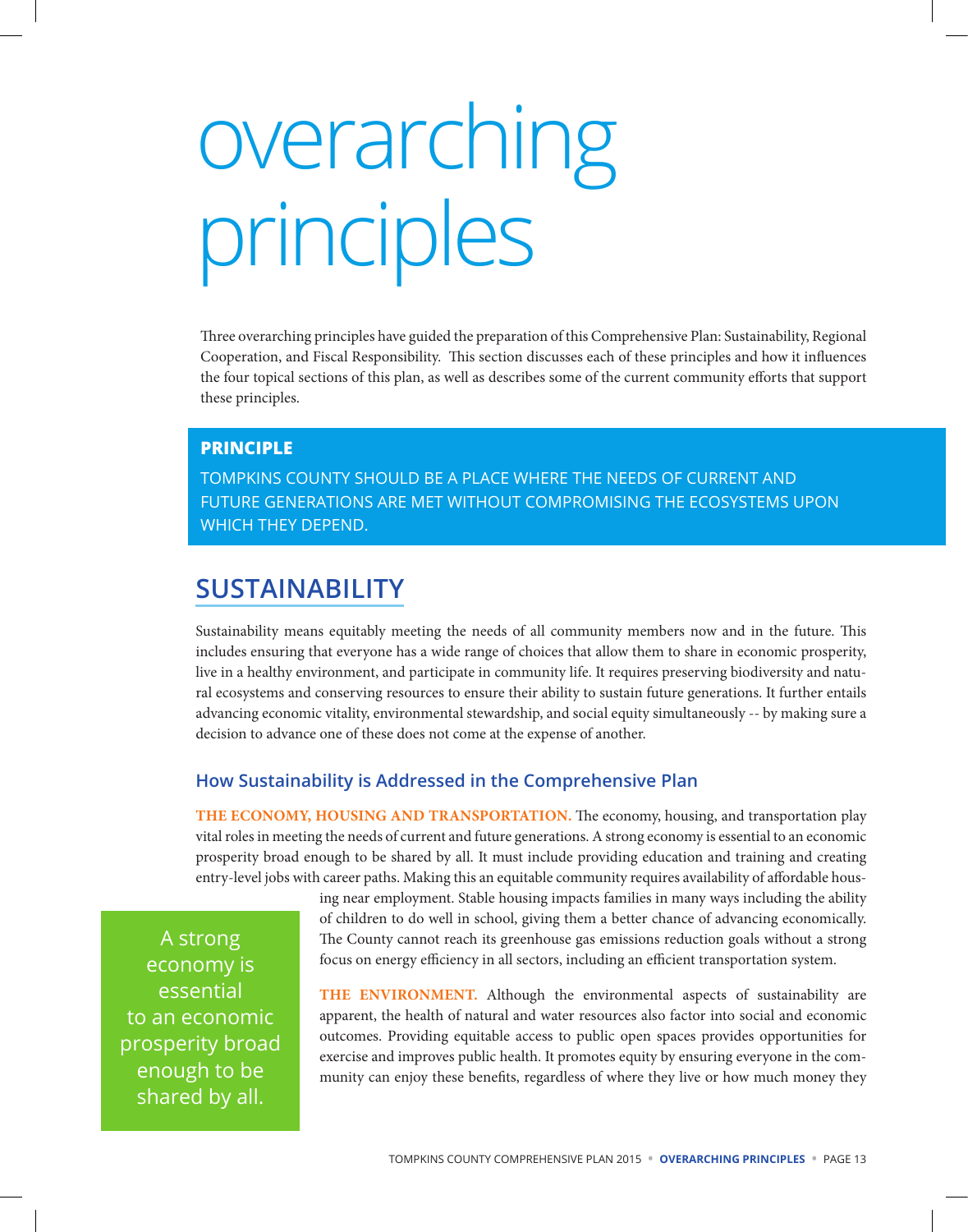make. Preserving biodiversity boosts ecosystem productivity and resiliency. A healthy natural environment provides a number of benefits for everyone: clean water, food and wood products, nutrient storage and recycling, and pollution breakdown and absorption. When these natural functions break down there is oftern a heavy cost incurred to provide these necessities.

**CLIMATE CHANGE.** Since the 1950s, access to cheap oil, gas, and coal has spurred explosive growth in the con-

sumption of fossil fuels. This growth has been strongly linked to spiking greenhouse gas emissions and, in turn, global climate change that is predicted to result in extreme weather patterns and disrupted ecosystems. All aspects of a sustainable community are threatened by climate change. Those without the financial resources to take the steps that would help most, such as living close to jobs, installing energy efficiency upgrades in their homes, and purchasing more fuel-efficient vehicles, are likely to face increasing energy costs. These same people are also

often the most vulnerable to floods, extreme heat events, droughts, and other predicted impacts of climate change. Social equity requires that we devise solutions with particular attention to the needs of the economically disadvantaged. A sustainable, economically prosperous future will be one where agricultural land, water resources, and local forests, as well as our renewable energy sources of wind and sun, are managed to provide multiple benefits for current and future generations.

**NEIGHBORHOODS AND COMMUNITIES.** Providing opportunities for people, regardless of income, to live in compact high quality communities will help address the issues of environmental quality, social equity, and economic prosperity that underpin the concept of sustainability. Development Focus Areas that are safe, healthy, attractive, accessible, and affordable will provide places where people want to live, work, and raise families. Enabling people to live active lives with access to the places, recreation, and social interactions they desire can sustain a high quality of life for all people regardless of income. Agreeing where the community welcomes development will reduce pressure to develop in areas valued by the community for their important agricultural, recreational, and natural resources and make desired development more economically feasible.

**Initiatives**

The County entered into an energy performance contract to realize over \$4 million in energy cost avoidance over 15 years.

**COUNTY GOVERNMENT INITIATIVES.** Tompkins County has been working to advance sustainability for many years. In 2006, an employee-based effort began to more systematically focus on developing sustainable practices within Tompkins County government. This led to the Tompkins County Legislature authorizing the County Administrator to appoint a Tompkins County Sustainability Team. The Team has been charged with developing an action plan to

> promote sustainable practices by Tompkins County government and to report on progress. In 2014, the Sustainability Team prepared a formal *Tompkins County Sustainability Strategy* for the County's government operations, which was accepted by the Legislature.

> Tompkins County has made formal sustainability commitments, adopted policies, undertaken energy improvements to its facilities, installed renewable energy systems on all its buildings, taken actions within and between its various depart-

ments, and pursued a number of other efforts related to sustainability. Specific policies adopted by the County Legislature are:

- • Waste Reduction and Resource Management Policy (2007): to recognize the goals set forth by the *Tompkins County Solid Waste Management Plan* through procedures to reduce the amount of waste produced by County operations and maximize opportunities for reuse and recycling.
- Facilities Management and Workplace Environment Policy (2009): to establish procedures for managing and operating facilities in a manner that provides clean, well-maintained, and energy-efficient workplace environments for staff and visitors. In 2005, the County entered into an Energy Performance Contract with Johnson Controls intended to realize over \$4 million in energy cost avoidance during the 15 year term of the contract.
- Green Fleet Policy (2009): to reduce fossil fuel consumption and greenhouse gas emissions from County-owned vehicles and fuel-using mobile equipment.
- Green Building Policy (2013): to use green building standards for all new construction and major renovations of County-owned buildings.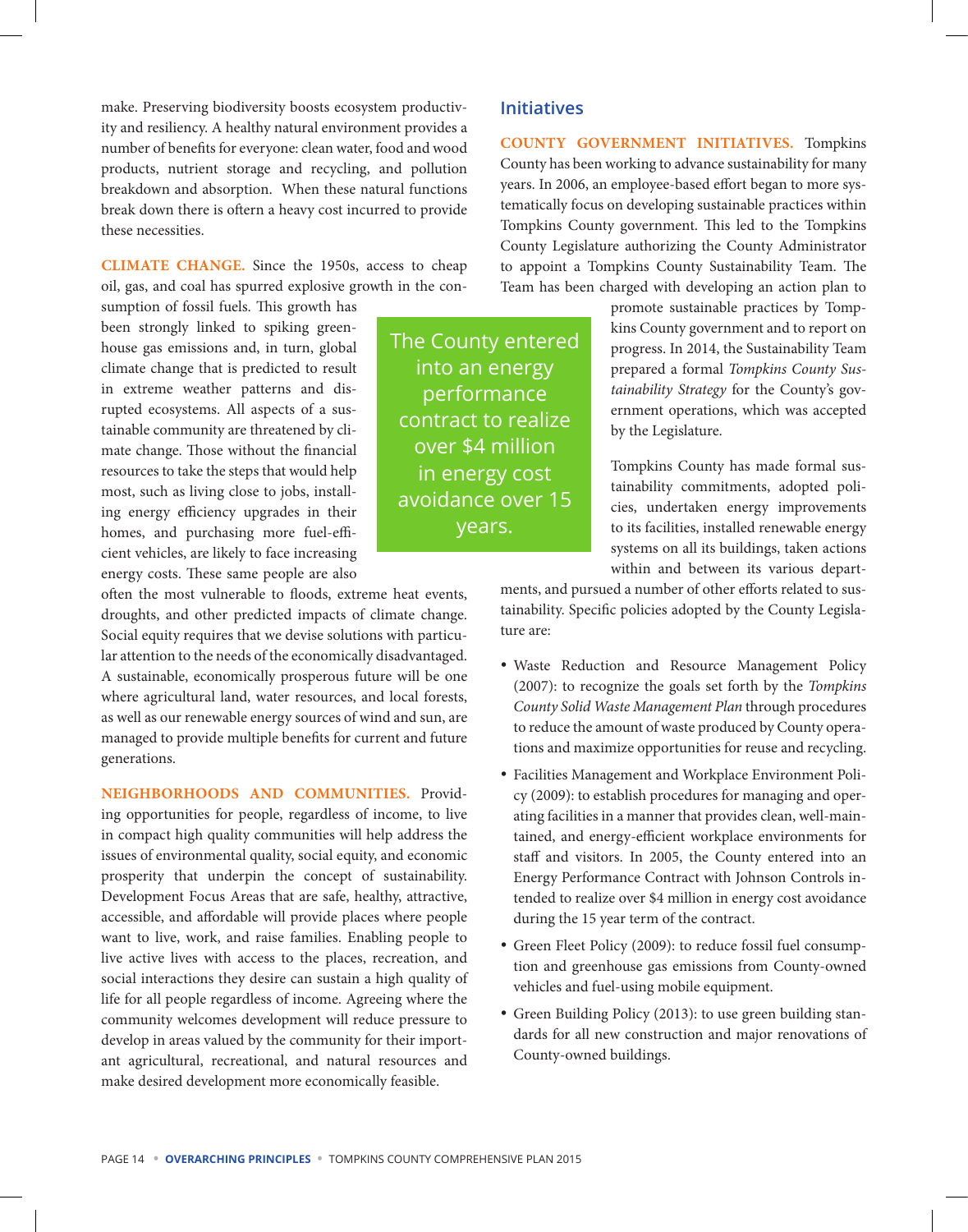**LOCAL GOVERNMENT INITIATIVES.** Many local governments in Tompkins County have been leaders in sustainability efforts and many have made significant investments to reduce energy use and green their government operations. The City of Ithaca and Towns of Dryden and Ithaca have each, in recent years, undertaken sustainability planning efforts. These have included preparation of greenhouse gas inventories, establishment of long-term goals to reduce greenhouse gas emissions, and local energy action plans to achieve those goals. The Town of Caroline has also undertaken similar efforts using a collaborative approach among town government, residents, and other interested persons to achieve energy independence from fossil fuels on a municipal and residential level. Nearly all of the local governments in Tompkins County have some efforts underway at the government or citizen level to reduce energy use and make living in their municipalities more sustainable.

**OTHER LOCAL INITIATIVES.** Through proactive initiatives led by community members, the community is embracing the challenges of creating a sustainable way of living. Local individuals, businesses, government agencies, non-profit organizations, and academic institutions are focusing on critical areas such as energy, transportation, waste, and local food and are addressing the pressing issues with innovative solutions.

All three institutions of higher education, Cornell University, Ithaca College, and Tompkins Cortland Community College, have made a long-term commitment to more sustainable practices on campus as well as incorporating sustainability issues into their research and academic efforts. Cornell University recently announced its agreement to purchase all electricity generated by the proposed Black Oak Wind Farm in Enfield. In addition, more than 63 percent of waste on Cornell's campus is recycled or composted, including 823 tons of food from the dining halls. Ithaca College is one of the first institutions of higher education in the world to have two LEED Platinum-level facilities on its campus. And Tompkins Cortland Community College installed an array of solar panels that will collect enough photovoltaic energy to provide the lighting needs for six classrooms.

New local and regional organizations have also been established to pursue and promote a more sustainable community. A sampling of these includes:

• **Sustainable Tompkins,** a citizen-based organization, leads the sustainability movement in the area, working towards the long-term well-being of our communities

by integrating social equity, economic vitality, ecological stewardship, and personal and civic responsibility.

- **The Sustainability Center** provides a place where residents and visitors can learn about the community's collective efforts toward sustainability and serves as a setting for community discussions and programs addressing a broad range of sustainability issues.
- **Green Resource Hub of the Finger Lakes** is a nonprofit organization that looks to expand the marketplace for sustainable living in the Finger Lakes region.
- **The SEEN** (Sustainable Enterprise & Entrepreneur Network), a program of the Green Resource Hub, is a group of local and regional businesses, organizations, and individuals who are committed to building a just and sustainable economy.
- **The Tompkins County Climate Protection Initiative** brings together leaders from the business, non-profit, local government, and education organizations that have made significant commitments to climate protection. This coalition seeks to leverage the climate action commitments made by institutions and organizations throughout the county.
- **Finger Lakes ReUse, Inc.** re-directs materials from the waste stream into productive new uses. Tons of building materials, computers, electronics, household goods, appliances, and furniture unnecessarily enter the landfill. Used materials – too often wasted – are assets with overlooked economic value. Finger Lakes ReUse taps this value to strengthen the economy, build community, and protect the environment.
- **Get Your GreenBack Tompkins** is a community-based campaign, managed through Cornell Cooperative Extension of Tompkins County, to inspire all 42,000 households and every business in Tompkins County to take at least one step to save energy and money in the areas of food, waste, transportation, and heating and lighting.
- **Learn@EcoVillageIthaca** shares skills knowledge and experience through a variety of educational opportunities based at Ithaca's renowned cohousing community.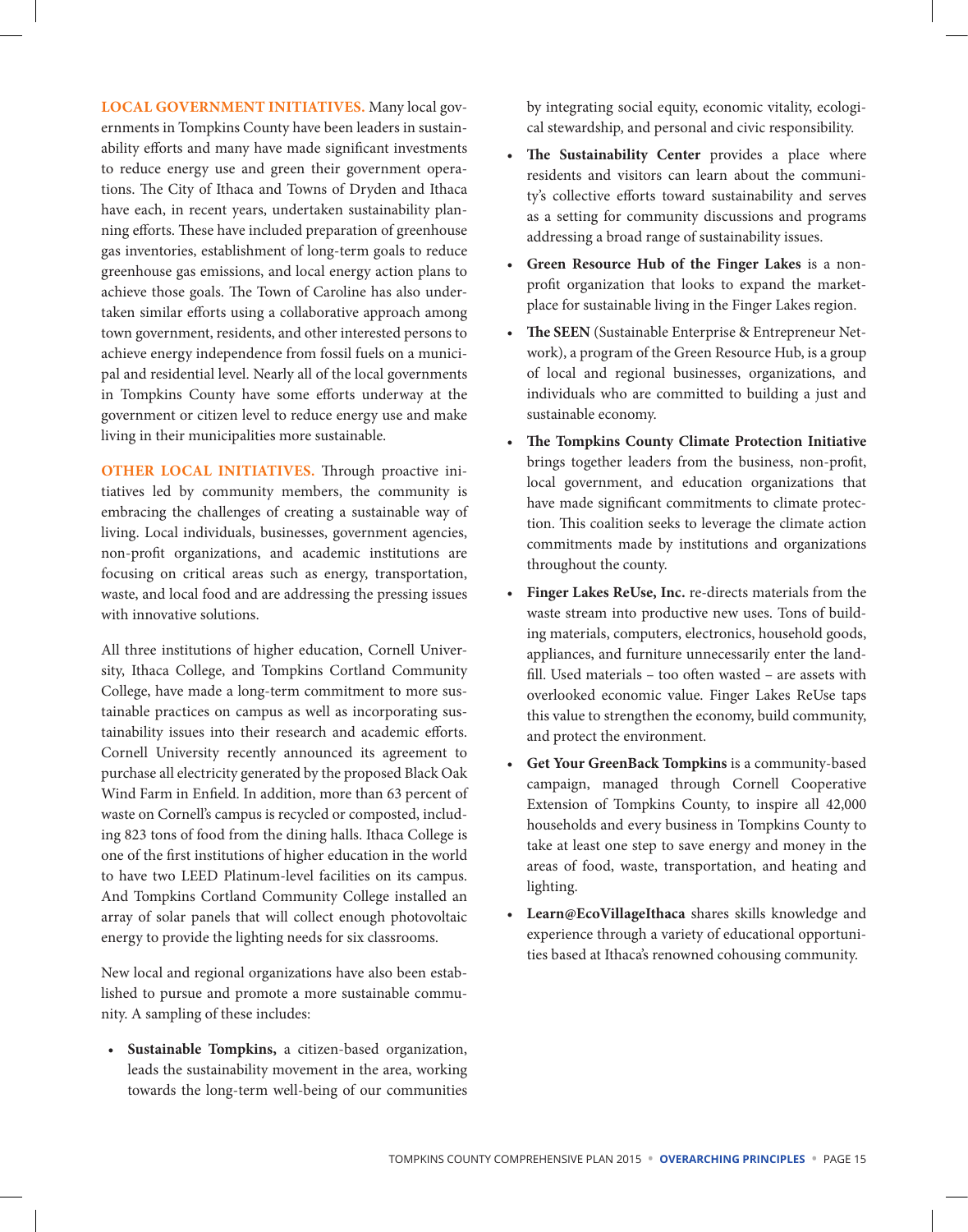# **REGIONAL COOPERATION**

#### **PRINCIPLE**

**TOMPKINS COUNTY SHOULD BE A PLACE WHERE ALL LEVELS OF GOVERNMENT WORK COOPERATIVELY TO ADDRESS REGIONAL ISSUES.**

Tompkins County is part of a broader geographic area and economic market that influences everything from where we choose to live and shop to what areas we visit to hike and swim. Significant interrelationships exist among the various aspects of our daily lives addressed in the Comprehensive Plan: the economy, housing, transportation, environment, climate change, and neighborhoods and communities. These interrelationships are regional in nature, extending well beyond county lines. It is important the Plan account for, connect with, and support the plans of the surrounding region and the plans of localities within the county.



#### **Regional Setting**

*Source: NYS Information Technology Services*

Tompkins County borders six other counties (Cayuga, Chemung, Cortland, Schuyler, Seneca, and Tioga) and is located within the Southern Tier East regional planning area, centered on Binghamton. Tompkins County also adjoins three other planning regions: Southern Tier Central, Genesee/Finger Lakes, and Central New York. The county has strong ties to each of these regions and to all six surrounding counties:

- Tompkins County is a net importer of commuters, with over 15,000 employees commuting into Tompkins to work. Nearly 90 percent of in-commuters come from the six bordering counties, Broome, or Onondaga Counties. Also, nearly 5,000 residents of Tompkins County out-commute to work.
- Tompkins County is part of the Central New York Region of the State Department of Transportation, main office located in Syracuse; part of the Central New York Region of the State Department of Environmental Conservation, main office located in Syracuse and sub-office in Cortland; and part of the Finger Lakes Region of the State Office of Parks, Recreation and Historic Preservation, main office located in Trumansburg.
- For tourism programs, Tompkins works closely with the Finger Lakes Tourism Alliance, which works to enhance and promote visitor businesses in a 14-county region in New York.
- As one of the three counties bordering Cayuga Lake, with Cayuga and Seneca, Tompkins is also involved in cooperative planning efforts centered on the lake including the Cayuga Lake Scenic Byway and the Cayuga Lake Blueway Trail.

## **How Regional Cooperation is Addressed in the Comprehensive Plan**

**THE ECONOMY, HOUSING AND TRANSPORTA-TION.** The economy, transportation network, and housing markets all cross municipal boundaries, and extend into the larger region. Increasingly, workers cross these boundaries as they commute from home to work. Governments with land use regulatory authority can coordinate their efforts to encourage the efficient location and adequate supply of jobs and housing. Coordination across boundaries can also avoid unnecessary competition between local municipalities and enhance public and private efforts to attract the desired quantity and quality of jobs, businesses, and housing. Extending this cooperation throughout the broader region means working not only with local municipalities, but also with adjoining counties, State and Federal agencies, and regional organizations.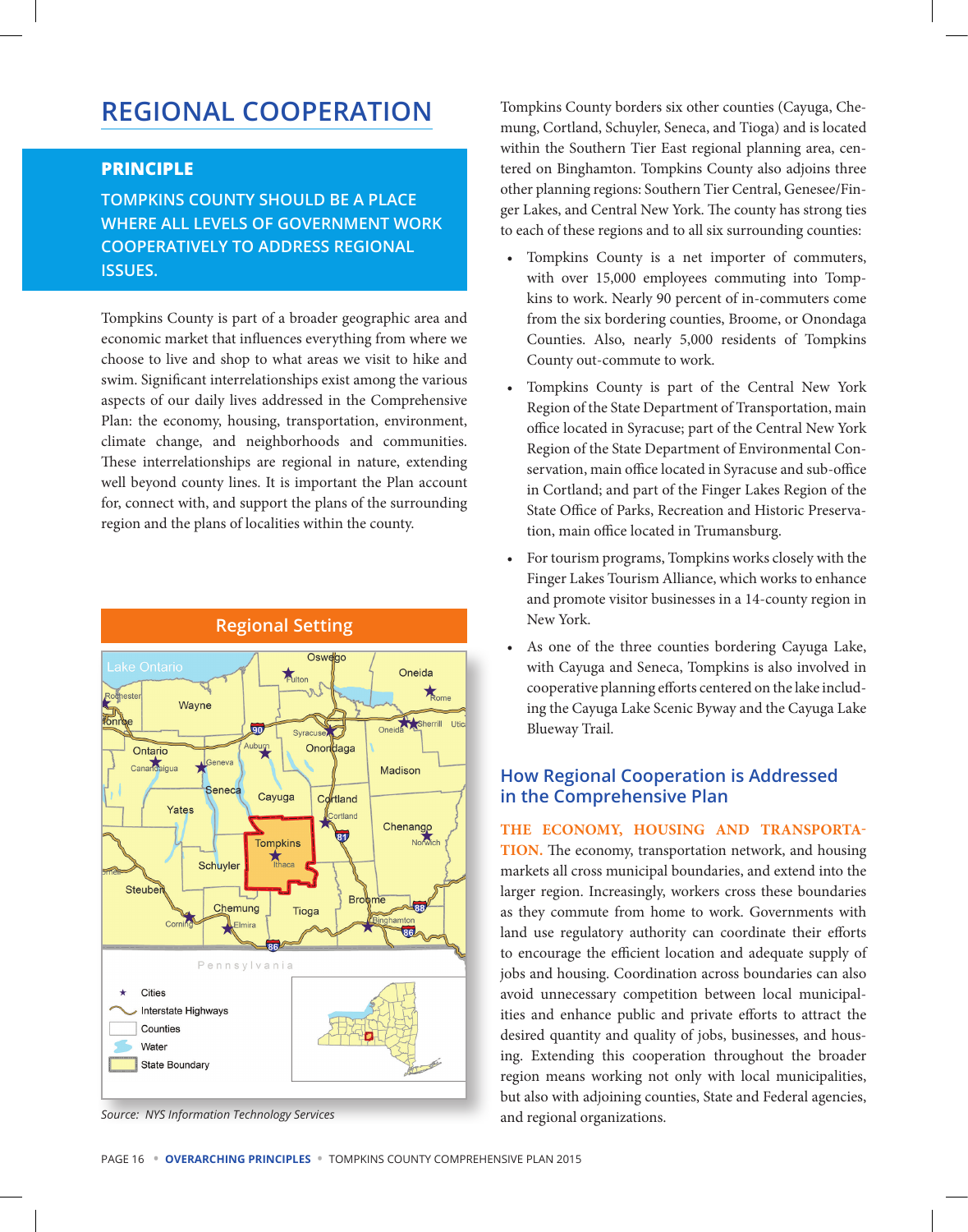**THE ENVIRONMENT.** Most environmental issues are regional in scope, requiring regional action. For example, what happens in one part of a watershed can have impacts hundreds of miles away. National efforts to restore the Chesapeake Bay impact Tompkins County, as the southern part of the county is part of the Susquehanna River Basin which ultimately drains into Chesapeake Bay. Wildlife corridors also cross municipal boundaries, facilitating the movement of wildlife and providing vital sources of food and shelter for a wide variety of animals. Without regional cooperation to protect these corridors, breaking or fragmenting the connections in one community can affect wildlife movement and health over a substantial region.

**CLIMATE CHANGE.** The scale of the energy and greenhouse gas challenges warrant intermunicipal and regional collaboration to transform the current energy system. The County led the effort to prepare the *Cleaner Greener Southern Tier Regional Sustainability Plan*. The *Plan* focuses on reducing greenhouse gas emissions throughout the eightcounty region and identifies a series of actions that will help the region become a place where energy needs are increasingly supplied by renewable technologies or reduced by conservation and efficiency. Many community initiatives, including those of local governments, institutions of higher education, local coalitions, the business community, and nonprofits, are already underway. By combining efforts to reduce energy demand, transition to alternative energy sources, and prepare for the impacts of climate change, the community will be as prepared as possible to face the evolving climate and energy future.

**NEIGHBORHOODS AND COMMUNITIES.** Where and how growth occurs is an issue that requires collaboration across municipal boundaries and has enormous impacts on regional environmental quality, economic opportunity, and the cost of government. Achieving a desired pattern of devel-

opment will depend on the actions and support of every town, village, and city within Tompkins County. Only by adopting local plans, policies, and regulations needed to allow mixed-use development in Development Focus Areas at the densities required for vibrant communities and encouraging land uses that support the maintenance of working landscapes outside of these areas will the regional vision be possible.

Where and how growth occurs has enormous impacts on regional environmental quality, economic opportunity, and the cost of government.

#### **Initiatives**

**REGIONAL PLANNING INITIATIVES.** Planning at a regional level can help counties and their municipalities address issues against the backdrop of broader forces and issues. This Plan identifies ways Tompkins County can work on such a scale to address important issues that transcend county boundaries.

Recently, the County has participated in two major regional planning efforts with other Southern Tier counties: the Southern Tier Regional Economic Development Council's *Economic Development Strategy* and the *Cleaner Greener Southern Tier Regional Sustainability Plan.* In particular the *Cleaner Greener Plan* covers many of the same topics addressed in this Comprehensive Plan, only at a regional level, including energy and greenhouse gas emissions, transportation, land use and livable communities, economic development, working lands and open space, climate change adaptation, and water management.

**COORDINATING COUNTY AND LOCAL PLAN-NING ACTIVITIES.** New York State clearly places land use authority in the hands of its towns, villages, and cities. The State also specifically recognizes that intermunicipal planning is needed to cooperatively address regional issues. To this end, the State encourages the development of county comprehensive plans to address development and preservation issues that transcend local political boundaries.

The Tompkins County Council of Governments (TCCOG) is an association of local governments organized to work towards "more efficient and fiscally responsible delivery of government services." Its goals include expanding cooperation among taxing entities and resolving duplication of services, improving communication among local governments, and improving involvement with school districts.

> TCCOG has provided leadership on a number of regional issues being addressed by municipalities in Tompkins County. For example, TCCOG's Task Force on Gas Drilling helped manage the large amount of information about high volume hydraulic fracturing and horizontal drilling for natural gas. They also prepared a compendium of Municipal Tools for Addressing Potential Gas Drilling Impacts, providing local municipalities with information on numerous ways they can understand and prepare for gas drilling activities.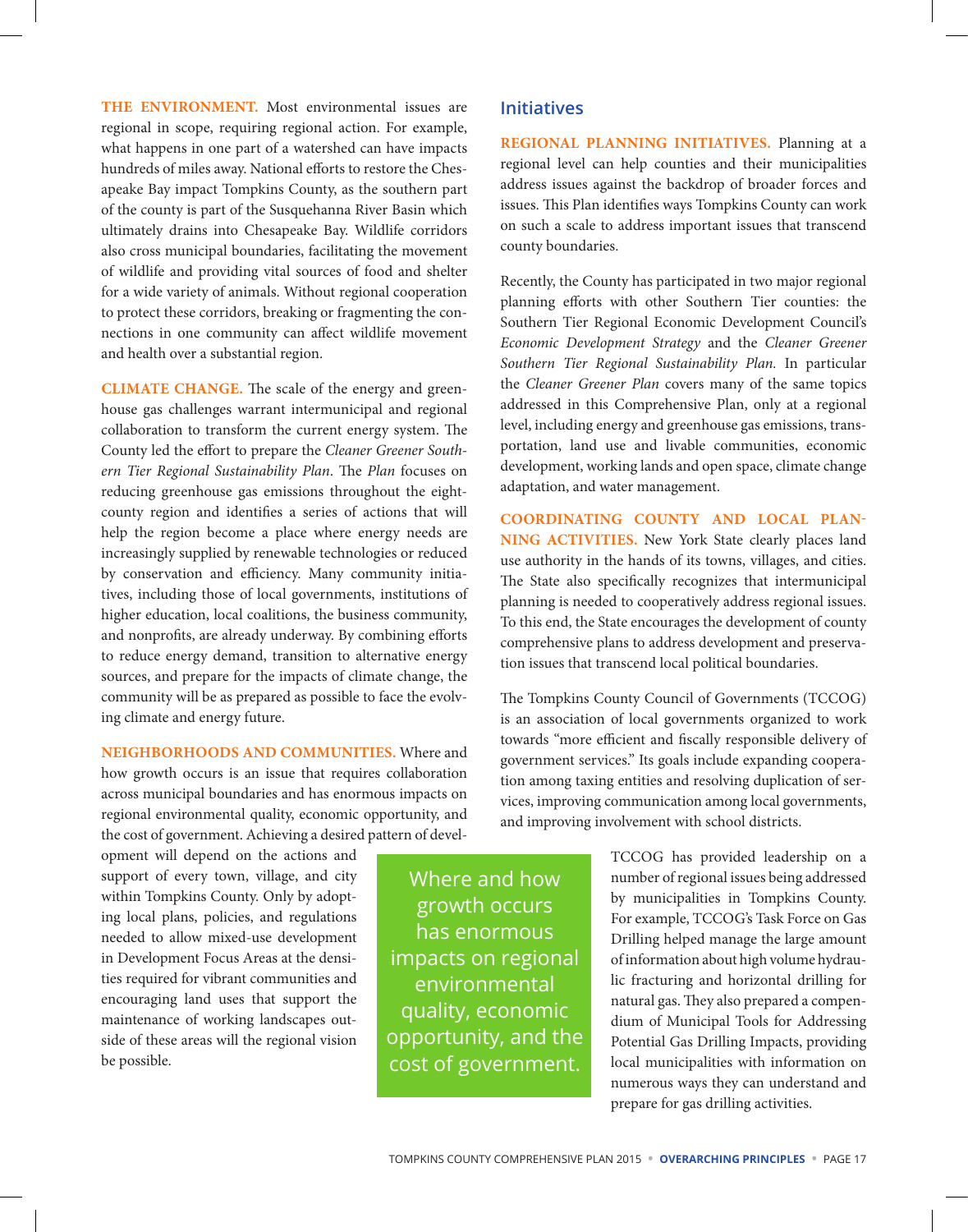This Comprehensive Plan outlines ways the Tompkins County community can continue to address intermunicipal issues cooperatively. Often, local municipalities have a full workload simply addressing the important day-to-day issues of local concern. Planning at the county level can help municipal governments address key issues of concern that cross municipal boundaries, such as sprawl, economic development, housing affordability, and environmental protection. It can also help residents of rural and urban areas to recognize their inter-connectedness and issues of mutual interest.

TCCOG has provided leadership on a number of regional issues addressed by municipalities in Tompkins County.

icant public cost savings, particularly in terms of emergency medical and criminal justice services. A transportation system that relies more heavily on transit, walking, and biking would ultimately result in more manageable infrastructure maintenance costs. Every effort made to promote a healthy economy, adequate supply of housing, and balanced transportation system has potentially positive financial impacts that will affect the resources available to meet the community's needs today and into the future.

# **FISCAL RESPONSIBILITY**

#### **PRINCIPLE**

**TOMPKINS COUNTY SHOULD BE A PLACE WHERE TAXPAYER DOLLARS ARE INVESTED IN PUBLIC INFRASTRUCTURE AND FACILITIES IN THE MOST EFFICIENT MANNER POSSIBLE.**

Tompkins County, municipal government, and school district operations are funded through four general sources of funds: local property tax, sales tax, Federal and State aid, and other sources, including fees and grants. Whatever the source, nearly all fiscal resources ultimately come from taxpayers – and Tompkins County takes seriously its role in using these taxpayer dollars judiciously. The County constantly works to maintain a financially sound government for future generations without placing an undue hardship on its taxpayers. As part of this role, the County maintains funding to deal with emergency situations that may arise unexpectedly.

## **How Fiscal Responsibility is Addressed in the Comprehensive Plan**

#### **THE ECONOMY, HOUSING AND TRANSPORTA-**

**TION.** Attracting and retaining jobs that pay living wages reduces the need for public assistance to bridge the gap between individuals' incomes and their basic life needs. A strong economy provides the tax base necessary to support public services. The provision of stable housing, including supportive services for those that need them, yields signif**THE ENVIRONMENT.** Protecting important natural resources makes fiscal sense. The cost of treating water for public consumption is lower when the water entering the system is fairly clean to begin with. Avoiding the adverse impacts associated with stormwater runoff using natural systems, like wetlands, is less expensive than using engineered systems, like detention basins. And exposure to a polluted environment can lead to increased public health costs.

**CLIMATE CHANGE.** The anticipated impacts of climate change are expected to dramatically increase government expenditures. Post-disaster recovery costs are often paid with local, state, and federal government funds. The increasingly intense storms will also strain local stormwater infrastructure. Anticipating impacts and planning to reduce their severity is fiscally prudent. It is often much cheaper to avoid the problems associated with severe weather than it is to pay for recovery after the fact.

**NEIGHBORHOODS AND COMMUNITIES.** Compact development lowers costs of government services by utilizing and reinvesting in existing infrastructure and broadening the base that bears the cost of maintaining that infrastructure into the future.

## **Initiatives**

**WORKING WITH OTHER LEVELS OF GOVERN-MENT.** Tompkins County includes nine towns, six villages, and one city, all of which similarly work to provide services, infrastructure, and facilities to serve their citizens. In addition, State and Federal agencies serve the county directly by providing services or indirectly by funding other governments to provide services. All of these organizations strive to work together to provide seamless services to residents.